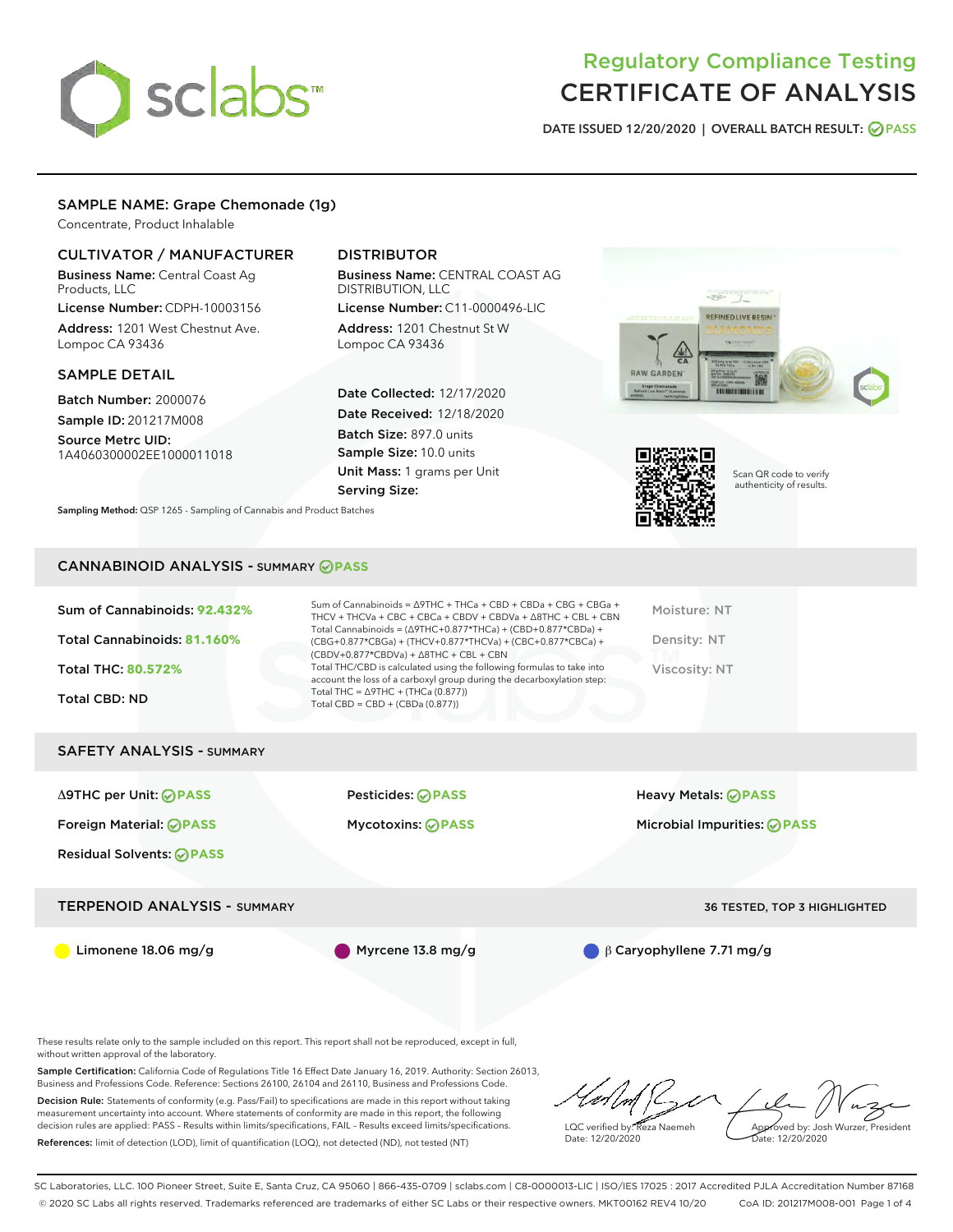

GRAPE CHEMONADE (1G) | DATE ISSUED 12/20/2020 | OVERALL BATCH RESULT: @ PASS



### CANNABINOID TEST RESULTS - 12/18/2020 PASS

Tested by high-performance liquid chromatography with diode-array detection (HPLC-DAD). **Method:** QSP 1157 - Analysis of Cannabinoids by HPLC-DAD

### TOTAL CANNABINOIDS: **81.160%**

Total Cannabinoids (Total THC) + (Total CBD) + (Total CBG) + (Total THCV) + (Total CBC) + (Total CBDV) + ∆8THC + CBL + CBN

TOTAL THC: **80.572%** Total THC (∆9THC+0.877\*THCa)

TOTAL CBD: ND

Total CBD (CBD+0.877\*CBDa)

TOTAL CBG: 0.11% Total CBG (CBG+0.877\*CBGa) TOTAL THCV: 0.289% Total THCV (THCV+0.877\*THCVa)

TOTAL CBC: 0.189% Total CBC (CBC+0.877\*CBCa)

TOTAL CBDV: ND Total CBDV (CBDV+0.877\*CBDVa)

| <b>COMPOUND</b>  | LOD/LOQ<br>(mg/g)          | <b>MEASUREMENT</b><br><b>UNCERTAINTY</b><br>(mg/g) | <b>RESULT</b><br>(mg/g) | <b>RESULT</b><br>(%) |
|------------------|----------------------------|----------------------------------------------------|-------------------------|----------------------|
| <b>THCa</b>      | 0.05/0.14                  | ±23.368                                            | 909.25                  | 90.925               |
| <b>A9THC</b>     | 0.06/0.18                  | ±0.286                                             | 8.31                    | 0.831                |
| <b>THCVa</b>     | 0.07/0.20                  | ±0.157                                             | 3.30                    | 0.330                |
| <b>CBCa</b>      | 0.07/0.21                  | ±0.106                                             | 2.16                    | 0.216                |
| <b>CBGa</b>      | 0.1/0.2                    | ±0.07                                              | 1.3                     | 0.13                 |
| $\triangle$ 8THC | 0.1 / 0.4                  | N/A                                                | <b>ND</b>               | <b>ND</b>            |
| <b>THCV</b>      | 0.1/0.2                    | N/A                                                | <b>ND</b>               | <b>ND</b>            |
| <b>CBD</b>       | 0.07/0.20                  | N/A                                                | <b>ND</b>               | <b>ND</b>            |
| <b>CBDa</b>      | 0.02 / 0.07                | N/A                                                | <b>ND</b>               | <b>ND</b>            |
| <b>CBDV</b>      | 0.04/0.14                  | N/A                                                | <b>ND</b>               | <b>ND</b>            |
| <b>CBDVa</b>     | 0.03/0.10                  | N/A                                                | <b>ND</b>               | <b>ND</b>            |
| <b>CBG</b>       | 0.06/0.19                  | N/A                                                | <b>ND</b>               | <b>ND</b>            |
| <b>CBL</b>       | 0.06/0.18                  | N/A                                                | <b>ND</b>               | <b>ND</b>            |
| <b>CBN</b>       | 0.1/0.3                    | N/A                                                | <b>ND</b>               | <b>ND</b>            |
| <b>CBC</b>       | 0.2 / 0.5                  | N/A                                                | <b>ND</b>               | <b>ND</b>            |
|                  | <b>SUM OF CANNABINOIDS</b> |                                                    | 924.32 mg/g             | 92.432%              |

#### **UNIT MASS: 1 grams per Unit**

| ∆9THC per Unit                                                                            | 1100 per-package limit | 8.31 mg/unit<br><b>PASS</b> |  |  |  |
|-------------------------------------------------------------------------------------------|------------------------|-----------------------------|--|--|--|
| <b>Total THC per Unit</b>                                                                 |                        | 805.72 mg/unit              |  |  |  |
| <b>CBD per Unit</b>                                                                       |                        | <b>ND</b>                   |  |  |  |
| <b>Total CBD per Unit</b>                                                                 |                        | <b>ND</b>                   |  |  |  |
| Sum of Cannabinoids<br>per Unit                                                           |                        | 924.32 mg/unit              |  |  |  |
| <b>Total Cannabinoids</b><br>per Unit                                                     |                        | 811.60 mg/unit              |  |  |  |
| <b>MOISTURE TEST RESULT</b><br><b>VISCOSITY TEST RESULT</b><br><b>DENSITY TEST RESULT</b> |                        |                             |  |  |  |

Not Tested

Not Tested

Not Tested

#### TERPENOID TEST RESULTS - 12/19/2020

Terpene analysis utilizing gas chromatography-flame ionization detection (GC-FID). Terpenes are the aromatic compounds that endow cannabis with their unique scent and effect. Following are the primary terpenes detected. **Method:** QSP 1192 - Analysis of Terpenoids by GC-FID

| <b>COMPOUND</b>         | LOD/LOQ<br>(mg/g) | <b>MEASUREMENT</b><br><b>UNCERTAINTY</b><br>(mg/g) | <b>RESULT</b><br>(mg/g)                         | <b>RESULT</b><br>$(\%)$ |
|-------------------------|-------------------|----------------------------------------------------|-------------------------------------------------|-------------------------|
| Limonene                | 0.04 / 0.12       | ±0.663                                             | 18.06                                           | 1.806                   |
| <b>Myrcene</b>          | 0.1 / 0.2         | ±1.11                                              | 13.8                                            | 1.38                    |
| $\beta$ Caryophyllene   | 0.04 / 0.11       | ±0.365                                             | 7.71                                            | 0.771                   |
| Ocimene                 | 0.05 / 0.1        | $\pm 0.57$                                         | 4.8                                             | 0.48                    |
| $\alpha$ Pinene         | 0.04 / 0.13       | ±0.293                                             | 4.48                                            | 0.448                   |
| <b>B</b> Pinene         | 0.1 / 0.2         | $\pm 0.31$                                         | 4.0                                             | 0.40                    |
| Linalool                | 0.04 / 0.1        | ±0.16                                              | 3.0                                             | 0.30                    |
| Terpinolene             | 0.04 / 0.1        | ±0.18                                              | 2.6                                             | 0.26                    |
| $\alpha$ Humulene       | 0.03 / 0.08       | ±0.068                                             | 2.11                                            | 0.211                   |
| Fenchol                 | 0.1 / 0.2         | ±0.07                                              | 1.3                                             | 0.13                    |
| Terpineol               | 0.03 / 0.1        | ±0.10                                              | 0.9                                             | 0.09                    |
| Guaiol                  | 0.04 / 0.13       | ±0.018                                             | 0.31                                            | 0.031                   |
| Camphene                | 0.1 / 0.2         | ±0.02                                              | 0.3                                             | 0.03                    |
| $\alpha$ Bisabolol      | 0.1 / 0.2         | ±0.01                                              | 0.3                                             | 0.03                    |
| Nerolidol               | 0.03 / 0.09       | ±0.014                                             | 0.21                                            | 0.021                   |
| Valencene               | 0.02 / 0.06       | ±0.004                                             | 0.18                                            | 0.018                   |
| Fenchone                | 0.1 / 0.2         | N/A                                                | <loq< th=""><th><loq< th=""></loq<></th></loq<> | <loq< th=""></loq<>     |
| <b>Borneol</b>          | 0.1 / 0.3         | N/A                                                | <loq< th=""><th><loq< th=""></loq<></th></loq<> | <loq< th=""></loq<>     |
| Caryophyllene<br>Oxide  | 0.1/0.2           | N/A                                                | <loq< th=""><th><loq< th=""></loq<></th></loq<> | <loq< th=""></loq<>     |
| Sabinene                | 0.1 / 0.2         | N/A                                                | <b>ND</b>                                       | <b>ND</b>               |
| $\alpha$ Phellandrene   | 0.1 / 0.2         | N/A                                                | <b>ND</b>                                       | <b>ND</b>               |
| 3 Carene                | 0.1 / 0.2         | N/A                                                | ND                                              | <b>ND</b>               |
| $\alpha$ Terpinene      | 0.1 / 0.2         | N/A                                                | <b>ND</b>                                       | <b>ND</b>               |
| Eucalyptol              | 0.1 / 0.2         | N/A                                                | ND                                              | <b>ND</b>               |
| $\gamma$ Terpinene      | 0.1 / 0.2         | N/A                                                | ND                                              | <b>ND</b>               |
| Sabinene Hydrate        | 0.1 / 0.2         | N/A                                                | <b>ND</b>                                       | <b>ND</b>               |
| (-)-Isopulegol          | 0.03 / 0.08       | N/A                                                | ND                                              | <b>ND</b>               |
| Camphor                 | 0.1 / 0.3         | N/A                                                | ND                                              | <b>ND</b>               |
| Isoborneol              | 0.1 / 0.2         | N/A                                                | <b>ND</b>                                       | <b>ND</b>               |
| Menthol                 | 0.04 / 0.1        | N/A                                                | <b>ND</b>                                       | <b>ND</b>               |
| Nerol                   | 0.05 / 0.1        | N/A                                                | ND                                              | ND                      |
| R-(+)-Pulegone          | 0.04 / 0.1        | N/A                                                | <b>ND</b>                                       | ND                      |
| Geraniol                | 0.04 / 0.11       | N/A                                                | ND                                              | ND                      |
| <b>Geranyl Acetate</b>  | 0.03 / 0.10       | N/A                                                | ND                                              | ND                      |
| $\alpha$ Cedrene        | 0.03 / 0.10       | N/A                                                | ND                                              | ND                      |
| Cedrol                  | 0.1 / 0.2         | N/A                                                | <b>ND</b>                                       | ND                      |
| <b>TOTAL TERPENOIDS</b> |                   |                                                    | 64.06 mg/g                                      | 6.406%                  |

SC Laboratories, LLC. 100 Pioneer Street, Suite E, Santa Cruz, CA 95060 | 866-435-0709 | sclabs.com | C8-0000013-LIC | ISO/IES 17025 : 2017 Accredited PJLA Accreditation Number 87168 © 2020 SC Labs all rights reserved. Trademarks referenced are trademarks of either SC Labs or their respective owners. MKT00162 REV4 10/20 CoA ID: 201217M008-001 Page 2 of 4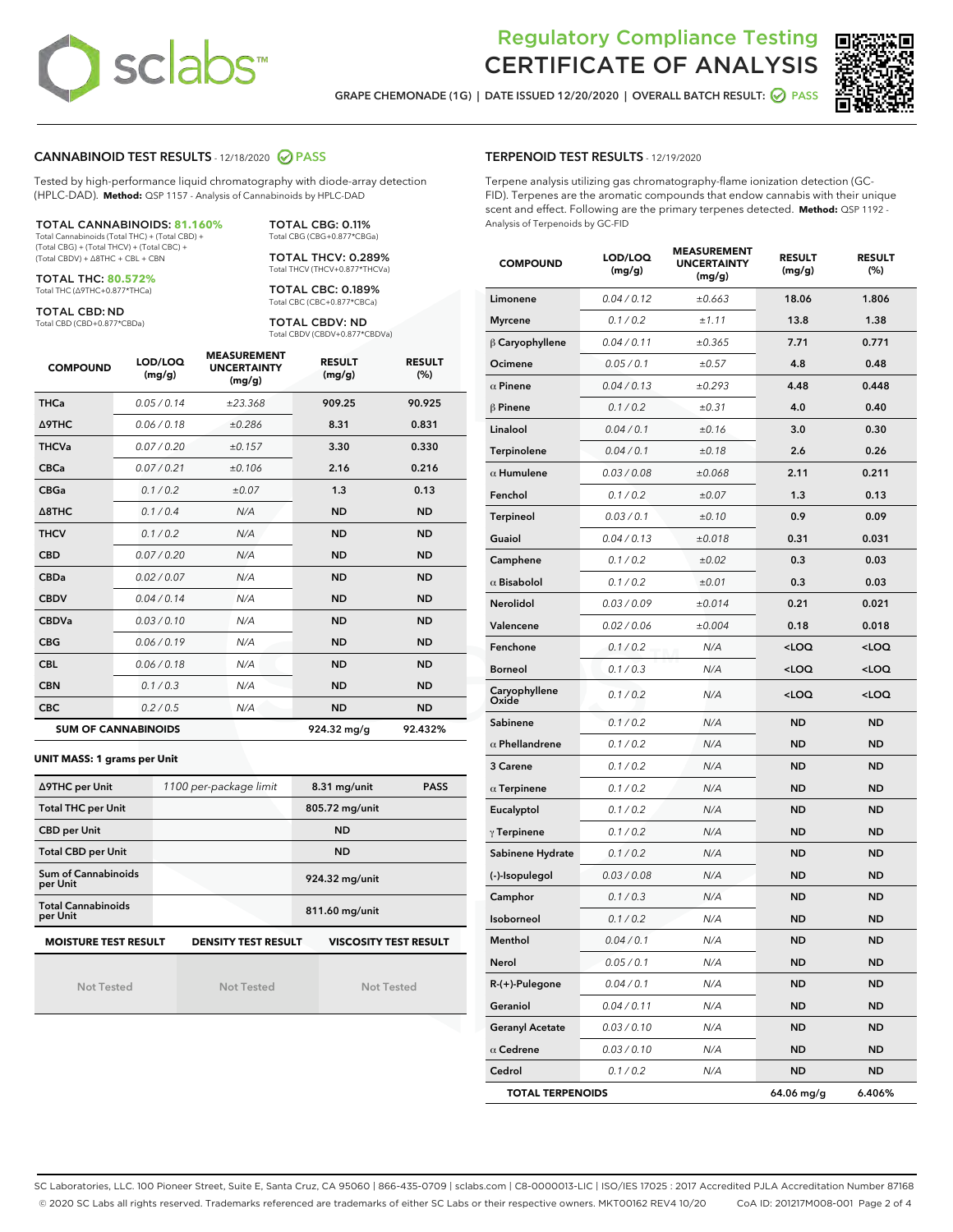

GRAPE CHEMONADE (1G) | DATE ISSUED 12/20/2020 | OVERALL BATCH RESULT:  $\bigotimes$  PASS



# CATEGORY 1 PESTICIDE TEST RESULTS - 12/19/2020 PASS

Pesticide and plant growth regulator analysis utilizing high-performance liquid chromatography-mass spectrometry (HPLC-MS) or gas chromatography-mass spectrometry (GC-MS). \*GC-MS utilized where indicated. **Method:** QSP 1212 - Analysis of Pesticides and Mycotoxins by LC-MS or QSP 1213 - Analysis of Pesticides by GC-MS

| <b>COMPOUND</b>             | LOD/LOQ<br>$(\mu g/g)$ | <b>ACTION</b><br>LIMIT<br>$(\mu g/g)$ | <b>MEASUREMENT</b><br><b>UNCERTAINTY</b><br>$(\mu g/g)$ | <b>RESULT</b><br>$(\mu g/g)$ | <b>RESULT</b> |
|-----------------------------|------------------------|---------------------------------------|---------------------------------------------------------|------------------------------|---------------|
| Aldicarb                    | 0.03/0.09              | $>$ LOD                               | N/A                                                     | <b>ND</b>                    | <b>PASS</b>   |
| Carbofuran                  | 0.01 / 0.04            | ≥ LOD                                 | N/A                                                     | <b>ND</b>                    | <b>PASS</b>   |
| Chlordane*                  | 0.03 / 0.08            | ≥ LOD                                 | N/A                                                     | <b>ND</b>                    | <b>PASS</b>   |
| Chlorfenapyr*               | 0.03/0.10              | $>$ LOD                               | N/A                                                     | <b>ND</b>                    | <b>PASS</b>   |
| Chlorpyrifos                | 0.02 / 0.06            | $\geq$ LOD                            | N/A                                                     | <b>ND</b>                    | <b>PASS</b>   |
| Coumaphos                   | 0.02 / 0.06            | $\geq$ LOD                            | N/A                                                     | <b>ND</b>                    | <b>PASS</b>   |
| Daminozide                  | 0.03/0.10              | $>$ LOD                               | N/A                                                     | <b>ND</b>                    | <b>PASS</b>   |
| <b>DDVP</b><br>(Dichlorvos) | 0.02 / 0.07            | $\geq$ LOD                            | N/A                                                     | <b>ND</b>                    | <b>PASS</b>   |
| <b>Dimethoate</b>           | 0.02 / 0.07            | $\geq$ LOD                            | N/A                                                     | <b>ND</b>                    | <b>PASS</b>   |
| Ethoprop(hos)               | 0.03 / 0.08            | $>$ LOD                               | N/A                                                     | <b>ND</b>                    | <b>PASS</b>   |
| Etofenprox                  | 0.02 / 0.05            | $\geq$ LOD                            | N/A                                                     | <b>ND</b>                    | <b>PASS</b>   |
| Fenoxycarb                  | 0.02 / 0.06            | $\geq$ LOD                            | N/A                                                     | <b>ND</b>                    | <b>PASS</b>   |
| Fipronil                    | 0.02 / 0.06            | $\geq$ LOD                            | N/A                                                     | <b>ND</b>                    | <b>PASS</b>   |
| Imazalil                    | 0.02 / 0.06            | $\geq$ LOD                            | N/A                                                     | <b>ND</b>                    | <b>PASS</b>   |
| Methiocarb                  | 0.02 / 0.06            | $>$ LOD                               | N/A                                                     | <b>ND</b>                    | <b>PASS</b>   |
| Methyl<br>parathion         | 0.03/0.10              | > LOD                                 | N/A                                                     | <b>ND</b>                    | <b>PASS</b>   |
| <b>Mevinphos</b>            | 0.03/0.09              | $\geq$ LOD                            | N/A                                                     | <b>ND</b>                    | <b>PASS</b>   |
| Paclobutrazol               | 0.02 / 0.05            | $>$ LOD                               | N/A                                                     | <b>ND</b>                    | <b>PASS</b>   |
| Propoxur                    | 0.02 / 0.06            | $\geq$ LOD                            | N/A                                                     | <b>ND</b>                    | <b>PASS</b>   |
| Spiroxamine                 | 0.02 / 0.05            | $\geq$ LOD                            | N/A                                                     | <b>ND</b>                    | <b>PASS</b>   |
| <b>Thiacloprid</b>          | 0.03 / 0.07            | $\geq$ LOD                            | N/A                                                     | <b>ND</b>                    | <b>PASS</b>   |

### CATEGORY 2 PESTICIDE TEST RESULTS - 12/19/2020 PASS

| <b>COMPOUND</b>   | LOD/LOQ<br>$(\mu g/g)$ | <b>ACTION</b><br>LIMIT<br>$(\mu g/g)$ | <b>MEASUREMENT</b><br><b>UNCERTAINTY</b><br>$(\mu g/g)$ | <b>RESULT</b><br>$(\mu g/g)$ | <b>RESULT</b> |
|-------------------|------------------------|---------------------------------------|---------------------------------------------------------|------------------------------|---------------|
| Abamectin         | 0.03/0.10              | 0.1                                   | N/A                                                     | <b>ND</b>                    | <b>PASS</b>   |
| Acephate          | 0.01/0.04              | 0.1                                   | N/A                                                     | <b>ND</b>                    | <b>PASS</b>   |
| Acequinocyl       | 0.02/0.05              | 0.1                                   | N/A                                                     | <b>ND</b>                    | <b>PASS</b>   |
| Acetamiprid       | 0.02/0.05              | 0.1                                   | N/A                                                     | <b>ND</b>                    | <b>PASS</b>   |
| Azoxystrobin      | 0.01/0.04              | 0.1                                   | N/A                                                     | <b>ND</b>                    | <b>PASS</b>   |
| <b>Bifenazate</b> | 0.01/0.02              | 0.1                                   | N/A                                                     | <b>ND</b>                    | <b>PASS</b>   |
| <b>Bifenthrin</b> | 0.01/0.02              | 3                                     | N/A                                                     | <b>ND</b>                    | <b>PASS</b>   |
| <b>Boscalid</b>   | 0.02/0.06              | 0.1                                   | N/A                                                     | <b>ND</b>                    | <b>PASS</b>   |

|  |  |  | <b>CATEGORY 2 PESTICIDE TEST RESULTS</b> - 12/19/2020 continued |  |  |
|--|--|--|-----------------------------------------------------------------|--|--|
|--|--|--|-----------------------------------------------------------------|--|--|

| <b>COMPOUND</b>               | LOD/LOQ<br>$(\mu g/g)$ | <b>ACTION</b><br>LIMIT<br>$(\mu g/g)$ | <b>MEASUREMENT</b><br><b>UNCERTAINTY</b><br>(µg/g) | <b>RESULT</b><br>(µg/g) | <b>RESULT</b> |
|-------------------------------|------------------------|---------------------------------------|----------------------------------------------------|-------------------------|---------------|
| Captan                        | 0.2 / 0.5              | 0.7                                   | N/A                                                | ND                      | <b>PASS</b>   |
| Carbaryl                      | 0.01 / 0.02            | 0.5                                   | N/A                                                | ND                      | PASS          |
| Chlorantranilip-<br>role      | 0.01 / 0.03            | 10                                    | N/A                                                | ND                      | <b>PASS</b>   |
| Clofentezine                  | 0.02 / 0.06            | 0.1                                   | N/A                                                | ND                      | <b>PASS</b>   |
| Cyfluthrin                    | 0.1/0.4                | 2                                     | N/A                                                | <b>ND</b>               | <b>PASS</b>   |
| Cypermethrin                  | 0.1 / 0.3              | 1                                     | N/A                                                | ND                      | <b>PASS</b>   |
| <b>Diazinon</b>               | 0.01 / 0.04            | 0.1                                   | N/A                                                | ND                      | <b>PASS</b>   |
| Dimethomorph                  | 0.01 / 0.03            | 2                                     | N/A                                                | ND                      | <b>PASS</b>   |
| Etoxazole                     | 0.010 / 0.028          | 0.1                                   | N/A                                                | ND                      | <b>PASS</b>   |
| Fenhexamid                    | 0.02 / 0.1             | 0.1                                   | N/A                                                | ND                      | PASS          |
| Fenpyroximate                 | 0.03 / 0.08            | 0.1                                   | N/A                                                | <b>ND</b>               | <b>PASS</b>   |
| Flonicamid                    | 0.01 / 0.04            | 0.1                                   | N/A                                                | ND                      | <b>PASS</b>   |
| Fludioxonil                   | 0.03 / 0.08            | 0.1                                   | N/A                                                | ND                      | PASS          |
| Hexythiazox                   | 0.01 / 0.04            | 0.1                                   | N/A                                                | ND                      | <b>PASS</b>   |
| Imidacloprid                  | 0.01 / 0.04            | 5                                     | N/A                                                | ND                      | <b>PASS</b>   |
| Kresoxim-methyl               | 0.02 / 0.07            | 0.1                                   | N/A                                                | ND                      | PASS          |
| <b>Malathion</b>              | 0.02 / 0.05            | 0.5                                   | N/A                                                | <b>ND</b>               | <b>PASS</b>   |
| Metalaxyl                     | 0.02 / 0.06            | $\overline{c}$                        | N/A                                                | ND                      | <b>PASS</b>   |
| Methomyl                      | 0.03 / 0.1             | 1                                     | N/A                                                | ND                      | PASS          |
| Myclobutanil                  | 0.03 / 0.1             | 0.1                                   | N/A                                                | ND                      | <b>PASS</b>   |
| Naled                         | 0.03 / 0.1             | 0.1                                   | N/A                                                | ND                      | <b>PASS</b>   |
| Oxamyl                        | 0.02 / 0.06            | 0.5                                   | N/A                                                | ND                      | PASS          |
| Pentachloronitro-<br>benzene* | 0.03/0.09              | 0.1                                   | N/A                                                | ND                      | PASS          |
| Permethrin                    | 0.03/0.09              | 0.5                                   | N/A                                                | ND                      | PASS          |
| Phosmet                       | 0.03 / 0.10            | 0.1                                   | N/A                                                | ND                      | <b>PASS</b>   |
| Piperonylbu-<br>toxide        | 0.003 / 0.009          | 3                                     | N/A                                                | ND                      | <b>PASS</b>   |
| Prallethrin                   | 0.03 / 0.08            | 0.1                                   | N/A                                                | ND                      | <b>PASS</b>   |
| Propiconazole                 | 0.01 / 0.03            | 0.1                                   | N/A                                                | ND                      | <b>PASS</b>   |
| Pyrethrins                    | 0.03 / 0.08            | 0.5                                   | N/A                                                | <b>ND</b>               | <b>PASS</b>   |
| Pyridaben                     | 0.006 / 0.019          | 0.1                                   | N/A                                                | ND                      | PASS          |
| Spinetoram                    | 0.02 / 0.07            | 0.1                                   | N/A                                                | ND                      | <b>PASS</b>   |
| Spinosad                      | 0.02 / 0.06            | 0.1                                   | N/A                                                | ND                      | <b>PASS</b>   |
| Spiromesifen                  | 0.02 / 0.05            | 0.1                                   | N/A                                                | ND                      | <b>PASS</b>   |
| Spirotetramat                 | 0.01 / 0.02            | 0.1                                   | N/A                                                | ND                      | <b>PASS</b>   |
| Tebuconazole                  | 0.02 / 0.07            | 0.1                                   | N/A                                                | ND                      | <b>PASS</b>   |
| Thiamethoxam                  | 0.03 / 0.08            | 5                                     | N/A                                                | <b>ND</b>               | PASS          |
| Trifloxystrobin               | 0.01 / 0.03            | 0.1                                   | N/A                                                | ND                      | <b>PASS</b>   |

SC Laboratories, LLC. 100 Pioneer Street, Suite E, Santa Cruz, CA 95060 | 866-435-0709 | sclabs.com | C8-0000013-LIC | ISO/IES 17025 : 2017 Accredited PJLA Accreditation Number 87168 © 2020 SC Labs all rights reserved. Trademarks referenced are trademarks of either SC Labs or their respective owners. MKT00162 REV4 10/20 CoA ID: 201217M008-001 Page 3 of 4